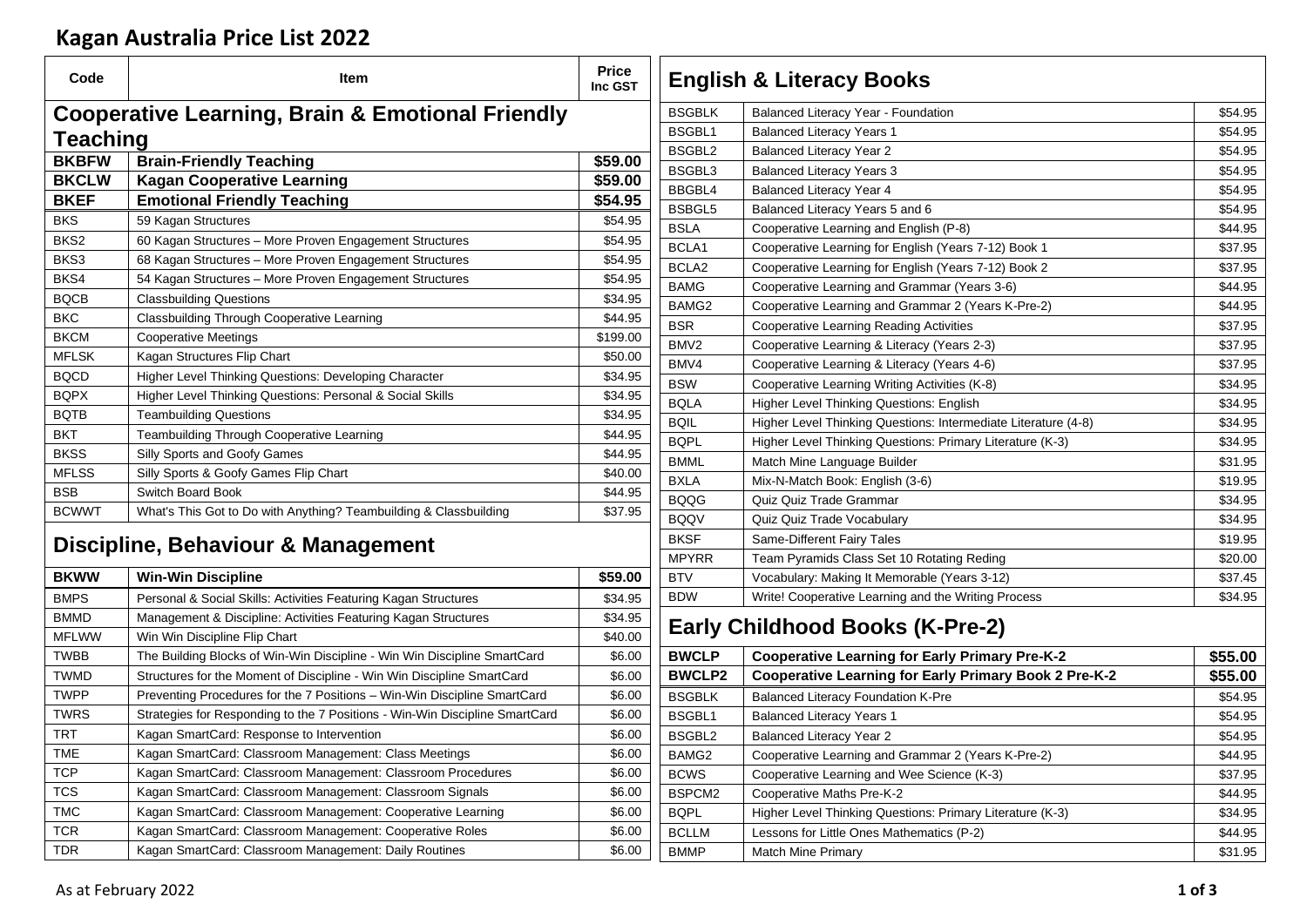## **Kagan Australia Price List 2022**

| <b>BXP</b>        | Mix-N-Match Book: Primary (K-3)                                     | \$19.95 |
|-------------------|---------------------------------------------------------------------|---------|
| <b>BQQR</b>       | Quiz Quiz Trade: Early Primary Reading                              | \$34.95 |
| <b>BQQM</b>       | Quiz Quiz Trade: Early Primary Mathematics                          | \$34.95 |
| <b>BWRAK</b>      | Read Aloud Literature Pre-K-1                                       | \$44.95 |
|                   | <b>ESL &amp; Languages Other Than English (LOTE) Books</b>          |         |
| <b>BJF</b>        | Cooperative Learning & French                                       | \$44.95 |
| <b>BHLL</b>       | Second Language Learning Through Cooperative Learning               | \$34.95 |
|                   | <b>Mathematics Books</b>                                            |         |
| BBA               | Cooperative Learning and Algebra                                    | \$44.95 |
| BBG               | Cooperative Learning and Geometry: High School Activities           | \$44.95 |
| <b>BKHSM</b>      | Cooperative Learning and Mathematics: High School Activities        | \$44.95 |
| BAMG2             | Cooperative Learning and Mathematics K-8                            | \$37.95 |
| BSPCM2            | Cooperative Maths Pre-K-2                                           | \$44.95 |
| <b>BSPCM</b>      | Cooperative Maths Years 3-6                                         | \$44.95 |
| <b>BCDD</b>       | Discovering Decimals Through Cooperative Learning (3-8)             | \$34.95 |
| <b>BAMMG</b>      | Engaging Mathematics: Geometry and Data Analysis & Probability      | \$44.95 |
| <b>BAMMN</b>      | Engaging Mathematics: Numbers & Operations and Algebra (Years 2-4)  | \$44.95 |
| <b>BRFKF</b>      | Fraction Fun Through Cooperative Learning Years 2-12                | \$31.95 |
| <b>BQM</b>        | Higher Level Thinking Questions: Mathematics (Years 3-6)            | \$34.95 |
| <b>BQSM</b>       | Higher Level Thinking Questions: Secondary Mathematics Years 7-12   | \$34.95 |
| <b>BMMM</b>       | <b>Match Mine Mathematics</b>                                       | \$34.95 |
| <b>BXM</b>        | Mix-N-Match Book: Mathematics (3-6)                                 | \$19.95 |
| <b>BQQM</b>       | <b>Quiz Quiz Trade Mathematics</b>                                  | \$34.95 |
| BQQM1             | Quiz Quiz Trade Mathematics Years 5-8 Level 1                       | \$34.95 |
| BQQM2             | Quiz Quiz Trade Mathematics Years 6-8 Level 2                       | \$34.95 |
| BQQM3             | Quiz Quiz Trade Mathematics Years 6-8 Level 3                       | \$34.95 |
|                   | <b>Music Books</b>                                                  |         |
| <b>BKBM</b>       | Cooperative Learning and Music (All Grades)                         | \$44.95 |
| <b>BMMMU</b>      | <b>Match Mine Music</b>                                             | \$31.95 |
|                   | <b>Science Books</b>                                                |         |
| <b>BCHOS</b>      | Cooperative Learning and Hands-On Science (3-8)                     | \$44.95 |
| <b>BFS</b>        | Cooperative Learning and Science: High School Activities Years 7-12 | \$44.95 |
| <b>BCWS</b>       | Cooperative Learning and Wee Science (K-3)                          | \$37.95 |
| BMSC <sub>3</sub> | Cooperative Learning & Science Grades 3-5                           | \$31.95 |
| BMSC2             | Cooperative Learning & Science Grades K-2                           | \$31.95 |
| <b>BCRF</b>       | Exploring the Rain Forest (3-6)                                     | \$37.95 |
| BQB               | Higher Level Thinking Questions: Biology (7-12)                     | \$34.95 |
| BQC               | <b>Higher Level Thinking Questions: Chemistry</b>                   | \$34.95 |
| <b>BQLS</b>       | Higher Level Thinking Questions: Life and Earth Science (3-8)       | \$34.95 |

| <b>BXS</b>   | Mix-N-Match Book: Science (3-6)                                         | \$19.95 |
|--------------|-------------------------------------------------------------------------|---------|
| <b>BLJN</b>  | Nurturing the Naturalist Intelligence (3-8)                             | \$44.95 |
| <b>BCSB</b>  | Science Buddies Cooperative Science Activities                          | \$19.95 |
| <b>BPC</b>   | Structures for Success in Chemistry: Secondary School Activities (8-12) | \$44.95 |
|              | <b>Social Studies Books</b>                                             |         |
| <b>BQSS</b>  | Higher Level Thinking Questions: Social Studies (3-12)                  | \$34.95 |
| KA1872       | Mix-N-Match Book: Social Studies (4-9)                                  | \$19.95 |
|              | <b>Thinking &amp; Multiple Intelligences Books</b>                      |         |
| <b>BWCT</b>  | Cooperative Learning and Higher-Level Thinking, The Q Matrix            | \$44.95 |
| <b>BKLL</b>  | Logic Line Ups                                                          | \$19.95 |
| <b>BKCMI</b> | Multiple Intelligences Structures and Activities                        | \$44.95 |
| <b>BKMI</b>  | Multiple Intelligences the Complete MI Book                             | \$59.00 |
| <b>BLWDD</b> | The Dramatically Different Classroom: MI Activities                     | \$37.95 |
|              | Learning Chips (All purchases include a free canister)                  |         |
| <b>MDB</b>   | Learning Chips Blank (Canisters included)                               | \$10.00 |
| <b>MDZC</b>  | Learning Chips Canister                                                 | \$1.50  |
| <b>MDC</b>   | Learning Chips Inference                                                | \$10.00 |
|              | <b>Learning Cubes</b>                                                   |         |
| <b>MLL</b>   | Learning Cube Lesson Launcher                                           | \$5.00  |
| <b>MLW</b>   | Learning Cube Lesson Wrap-Up                                            | \$5.00  |
| <b>MLT</b>   | Learning Cube Teambuilder                                               | \$5.00  |
| <b>MLQ</b>   | <b>Question Dice</b>                                                    | \$8.00  |
| <b>Music</b> |                                                                         |         |
| LGMZ         | Music for the Mind – In the Zone                                        | \$14.95 |
| LGMS         | Music for the Mind – Problem Solving                                    | \$14.95 |
| <b>LGMF</b>  | Music for the Mind - Productive Flow                                    | \$14.95 |
| <b>LGMP</b>  | Music for the Mind - Projects                                           | \$14.95 |
| LGMW         | Music for the Mind – Reading & Writing                                  | \$14.95 |
| <b>LGMR</b>  | Music for the Mind - Relaxed Alertness                                  | \$14.95 |
| <b>LEMG</b>  | Music of the 60s - Movin' & Groovin'!                                   | \$14.95 |
| <b>LETS</b>  | Music of the 60s - Twist & Shout!                                       | \$14.95 |
| LERO         | Music of the 60s - Rockin' Out!                                         | \$14.95 |
| LMZC         | <b>Mozart for Creativity</b>                                            | \$14.95 |
| <b>LMZM</b>  | <b>Mozart for Motivation</b>                                            | \$14.95 |
| <b>LMZP</b>  | <b>Mozart for Productivity</b>                                          | \$14.95 |
| LMZT         | Mozart for Thinking                                                     | \$14.95 |
| DSWA2        | We All Live Together Vol 2                                              | \$14.95 |
|              |                                                                         |         |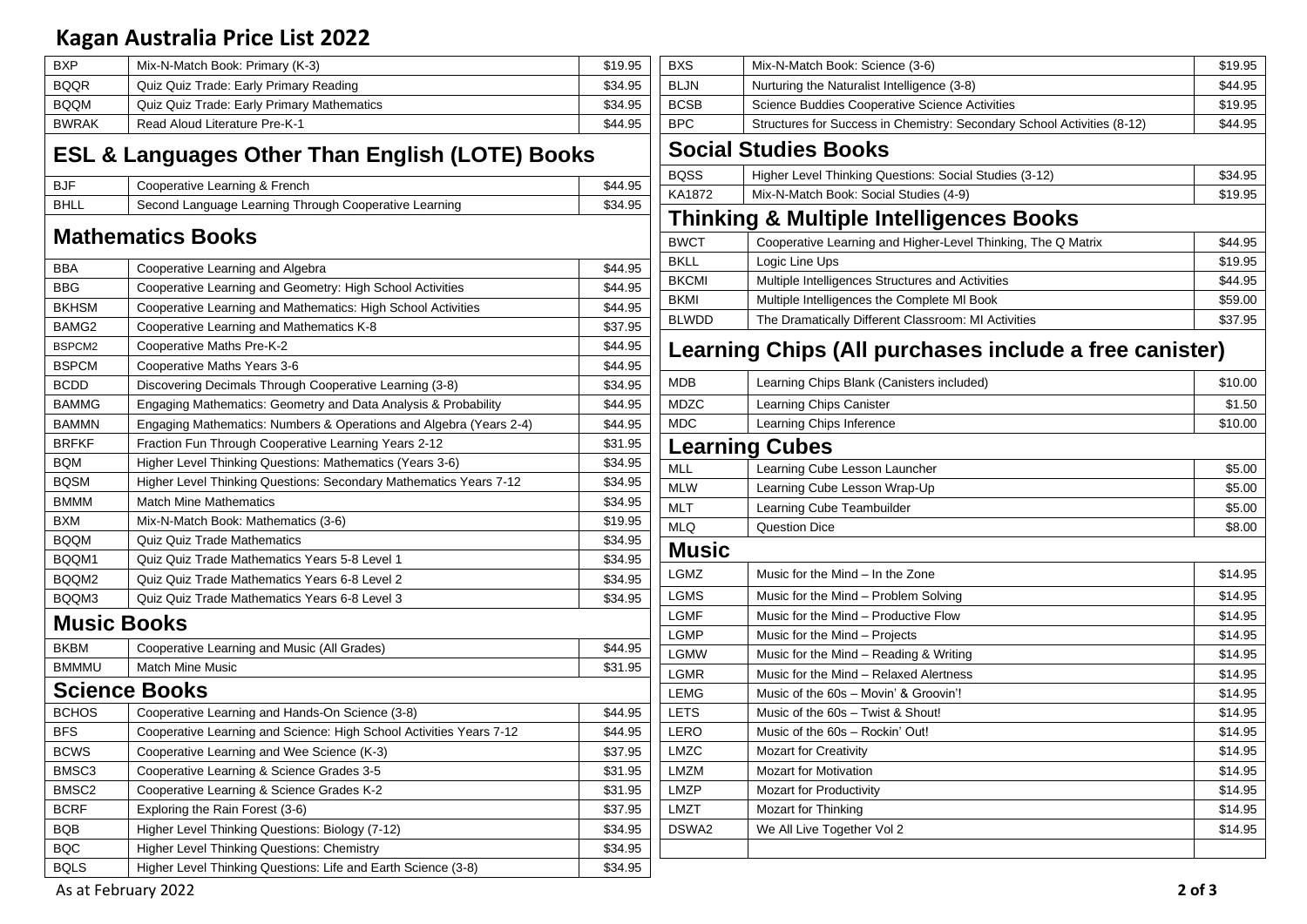## **Kagan Australia Price List 2022**

| <b>Posters</b>     |                                                                          |          |
|--------------------|--------------------------------------------------------------------------|----------|
| PKST <sub>1</sub>  | Kagan Structures Poster Set 1                                            | \$20.00  |
| PKST <sub>2</sub>  | Kagan Structures Poster Set 2                                            | \$20.00  |
| PKST3              | Kagan Structures Poster Set 3                                            | \$20.00  |
| PKST4              | Kagan Structures Poster Set 4                                            | \$20.00  |
| PKST <sub>5</sub>  | Kagan Structures Poster Set 5                                            | \$20.00  |
| <b>MFLKS</b>       | Kagan Structures Flip Chart                                              | \$50.00  |
| <b>PKSP</b>        | Kagan Structures Primary Poster Set                                      | \$20.00  |
| PMI                | Multiple Intelligences Poster Set                                        | \$15.00  |
| <b>MFLSS</b>       | Silly Sports & Goofy Games Flip Chart                                    | \$40.00  |
| <b>MFLWW</b>       | Win Win Discipline Flip Chart                                            | \$40.00  |
| <b>SmartCards</b>  |                                                                          |          |
| <b>TBB</b>         | Kagan SmartCard: Brain-Based Learning                                    | \$6.00   |
| <b>TCE</b>         | Kagan SmartCard: Character Education                                     | \$6.00   |
| TCB                | Kagan SmartCard: Classbuilding                                           | \$6.00   |
| <b>TME</b>         | Kagan SmartCard: Classroom Management: Class Meetings                    | \$6.00   |
| <b>TCP</b>         | Kagan SmartCard: Classroom Management: Classroom Procedures              | \$6.00   |
| <b>TCS</b>         | Kagan SmartCard: Classroom Management: Classroom Signals                 | \$6.00   |
| <b>TMC</b>         | Kagan SmartCard: Classroom Management: Cooperative Learning              | \$6.00   |
| <b>TCR</b>         | Kagan SmartCard: Classroom Management: Cooperative Roles                 | \$6.00   |
| TDR                | Kagan SmartCard: Classroom Management: Daily Routines                    | \$6.00   |
| <b>TSJ</b>         | Kagan SmartCard: Classroom Management: Student Jobs                      | \$6.00   |
| <b>TCO</b>         | Kagan SmartCard: Communication Boosters                                  | \$6.00   |
| <b>TKC</b>         | Kagan SmartCard: Cooperative Learning                                    | \$6.00   |
| <b>TSC</b>         | Kagan SmartCard: Cooperative Learning Structures                         | \$6.00   |
| TDI                | Kagan SmartCard: Differentiated Instruction                              | \$6.00   |
| TEI                | Kagan SmartCard: Emotional Intelligence                                  | \$6.00   |
| <b>TGO</b>         | Kagan SmartCard: Graphic Organisers                                      | \$6.00   |
| <b>TMN</b>         | Kagan SmartCard: Memory and Mnemonics                                    | \$6.00   |
| <b>TMS</b>         | Kagan SmartCard: Memory Systems                                          | \$6.00   |
| TMM                | Kagan SmartCard: Mind Mapping                                            | \$6.00   |
| <b>TMI</b>         | Kagan SmartCard: Multiple Intelligences                                  | \$6.00   |
| <b>TSM</b>         | Kagan SmartCard: Multiple Intelligences Structures                       | \$6.00   |
| <b>TRT</b>         | Kagan SmartCard: Response to Intervention                                | \$6.00   |
| <b>TTB</b>         | Kagan SmartCard: Teambuilding                                            | \$6.00   |
| <b>TPS</b>         | Kagan SmartCard: Think-Pair-Share                                        | \$6.00   |
| <b>TTQ</b>         | Kagan SmartCard: Thinking Questions                                      | \$6.00   |
| <b>TTT</b>         | Kagan SmartCard: ThinkTrix                                               | \$6.00   |
| CSTT <sub>25</sub> | SmartCard Teacher Toolbox (Save \$54.00)                                 | \$108.00 |
| <b>TWBB</b>        | The Building Blocks of Win-Win Discipline - Win Win Discipline SmartCard | \$6.00   |
| <b>TWMD</b>        | Structures for the Moment of Discipline - Win Win Discipline SmartCard   | \$6.00   |

| TWPP                 | Preventing Procedures for the 7 Positions - Win-Win Discipline SmartCard    | \$6.00  |
|----------------------|-----------------------------------------------------------------------------|---------|
| <b>TWRS</b>          | Strategies for Responding to the 7 Positions - Win-Win Discipline SmartCard | \$6.00  |
| Spinners             |                                                                             |         |
| MSA                  | <b>Spinner Addition</b>                                                     | \$5.00  |
| MSAL                 | Spinner Alphabet                                                            | \$5.00  |
| MSC                  | <b>Spinner Contraction</b>                                                  | \$5.00  |
| MSCO                 | <b>Spinner Colours</b>                                                      | \$5.00  |
| MSO                  | Spinner O'clock                                                             | \$5.00  |
| MSM                  | <b>Spinner Multiplication</b>                                               | \$5.00  |
| MSPV                 | Spinner Place Value                                                         | \$7.00  |
| MSQQD                | <b>Spinner Question</b>                                                     | \$5.00  |
| MSTSS                | Spinner Selector (Double Spinner)                                           | \$5.00  |
| MSSH                 | Spinner Shape Selector                                                      | \$5.00  |
| MSSC                 | <b>Spinner Student Selector</b>                                             | \$4.00  |
| <b>MSV</b>           | Spinner Vocabulary                                                          | \$5.00  |
|                      | Software&Timers                                                             |         |
| EIP                  | Instant Engagement Pair Structures                                          | \$50.00 |
| EIT                  | Instant Engagement Team Structures                                          | \$50.00 |
| EIC                  | Instant Engagement Class Structures                                         | \$50.00 |
| EICB                 | Instant Classbuilding                                                       | \$50.00 |
| EITB                 | Instant Teambuilding                                                        | \$50.00 |
| ENH                  | Numbered Heads Together (Digital software download version)                 | \$38.00 |
| EST                  | Selector Tools Software (Digital software download version)                 | \$38.00 |
| ETM                  | <b>Team Tools Software</b>                                                  | \$30.00 |
| ETT                  | <b>Timer Tools Software</b>                                                 | \$38.00 |
| EKS                  | Kagan Structures Digital Display                                            | \$99.00 |
| <b>JMT</b>           | Megatimer                                                                   | \$85.00 |
| <b>Teacher Tools</b> |                                                                             |         |
| WSAB                 | Answer Boards (8 double sided write on wipe off dry erase boards)           | \$25.00 |
| WSMB                 | Dry Erase Markers (Pkt 4)                                                   | \$7.00  |
| WSER                 | Erasers (Set of 10)                                                         | \$7.00  |
| WMM                  | MindMats (8 Graphic Organiser Dry Erase Boards)                             | \$30.00 |
| WSSB                 | Switch Boards (Pack of 8)                                                   | \$36.00 |
| MTM                  | TeamMats (Pack of 10)                                                       | \$20.00 |
| MTP                  | Early Primary TeamMats (Pack of 10)                                         | \$20.00 |
| <b>WSUP</b>          | Twist-Up Crayons (Team - 4 pk)                                              | \$4.00  |
|                      |                                                                             |         |